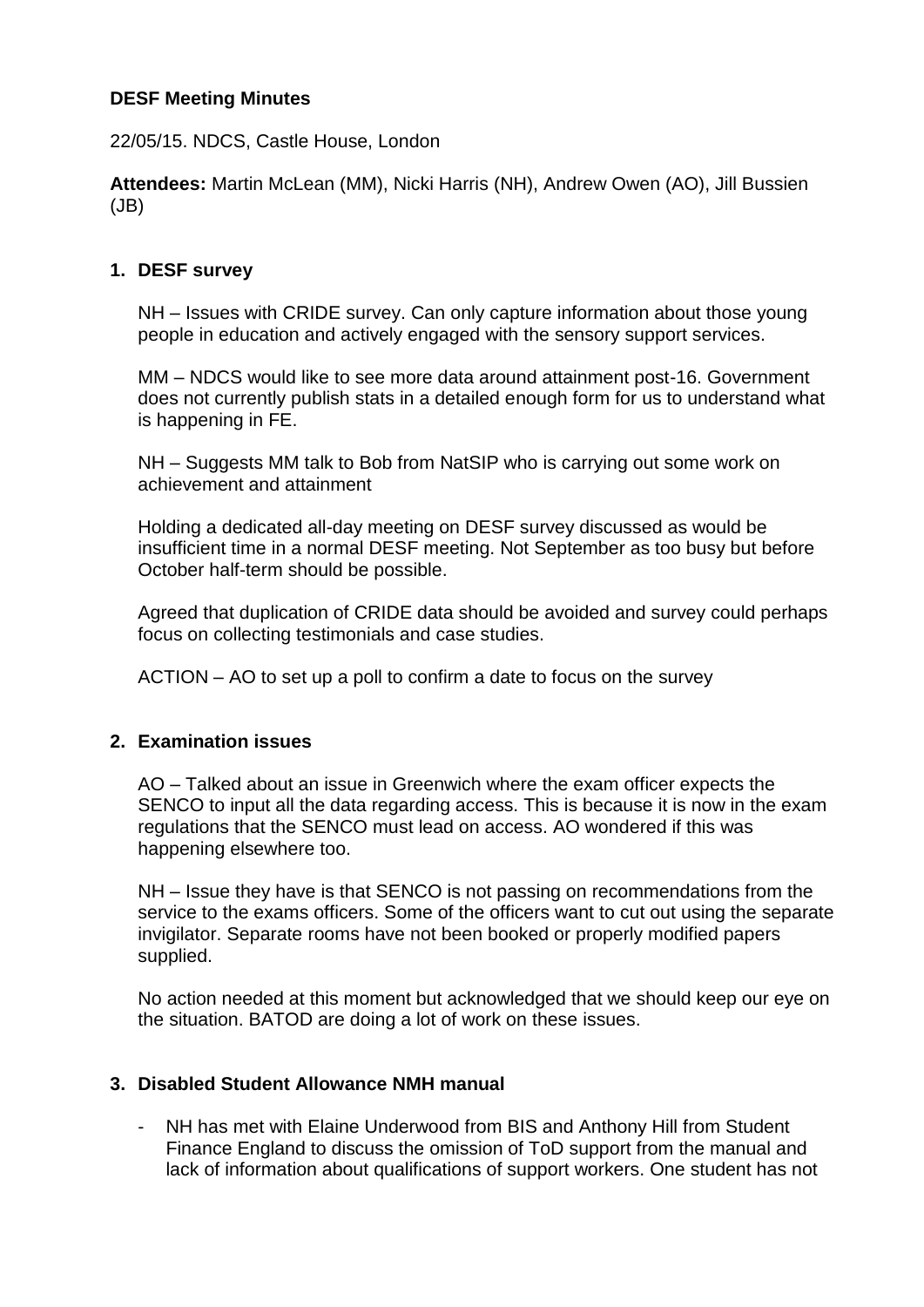had the support she has needed for a year due to SFE telling her she must go with the cheapest quote for notetakers. As a result her lecture notes were very poor. There appears to be a lack of quality control from SFE. NH has created revised descriptions for support staff for deaf students which were nearly complete and due to be shared with DESF members week 26<sup>th</sup> May.

- MM Initially published guidance stated that radio aids were funded by NHS and should therefore not be paid for from DSA. MM emailed Elaine Underwood to explain that this wasn't true and she agreed to change the guidance quickly.
- **ACTION.** NH to share new support descriptions with Paul Simpson to review and then it will be shared with the rest of the group

# **4. Post-16 English and Maths Requirements**

- MM. NDCS advising parents whose son, a BSL user with dyslexia taking an engineering apprenticeship and has been told to progress to an advanced apprenticeship he must pass Level 2 English due to government minimum standards. Is doing well in all other aspects of the apprenticeship including Maths and a BTEC. However, is unlikely to pass English. Policy could be discriminatory towards BSL users and NDCS is considering taking the issue further.
- JB. Has a student looking to take Level 3 Fashion. Very skilled at art but college are undecided whether she should progress to Level 3 due to her English skills. College happy for her to sidestep and take another Level 2 course. Could be prevented from taking Level 3 despite strong BSL skills.
- AO Other examples on ADEPT forum
- JB Next year funding mechanism will change. Achievement will be measured by taking into account English and Maths. If you have a Level 3 student struggling to complete Level 1 English then it pulls the results down.
- **ACTION:** Group to continue collecting case studies. NDCS may decide to challenge BIS on English and Maths requirements for apprenticeships.

### **5. University of Manchester report**

MM – As a result of the report, NDCS are carrying out some work around transitions. Includes factsheets for young people and parents to increase awareness of the term. Young people need to have a better understanding of post-16 options available to them. In Scotland professionals can use Template for Success to support transitions and this will now be rolled out in England via NatSIP.

NH – Transition work can complement work on the Local Offer. Doesn't currently highlight post-16 provision.

### **6. FE funding, current situation and future**